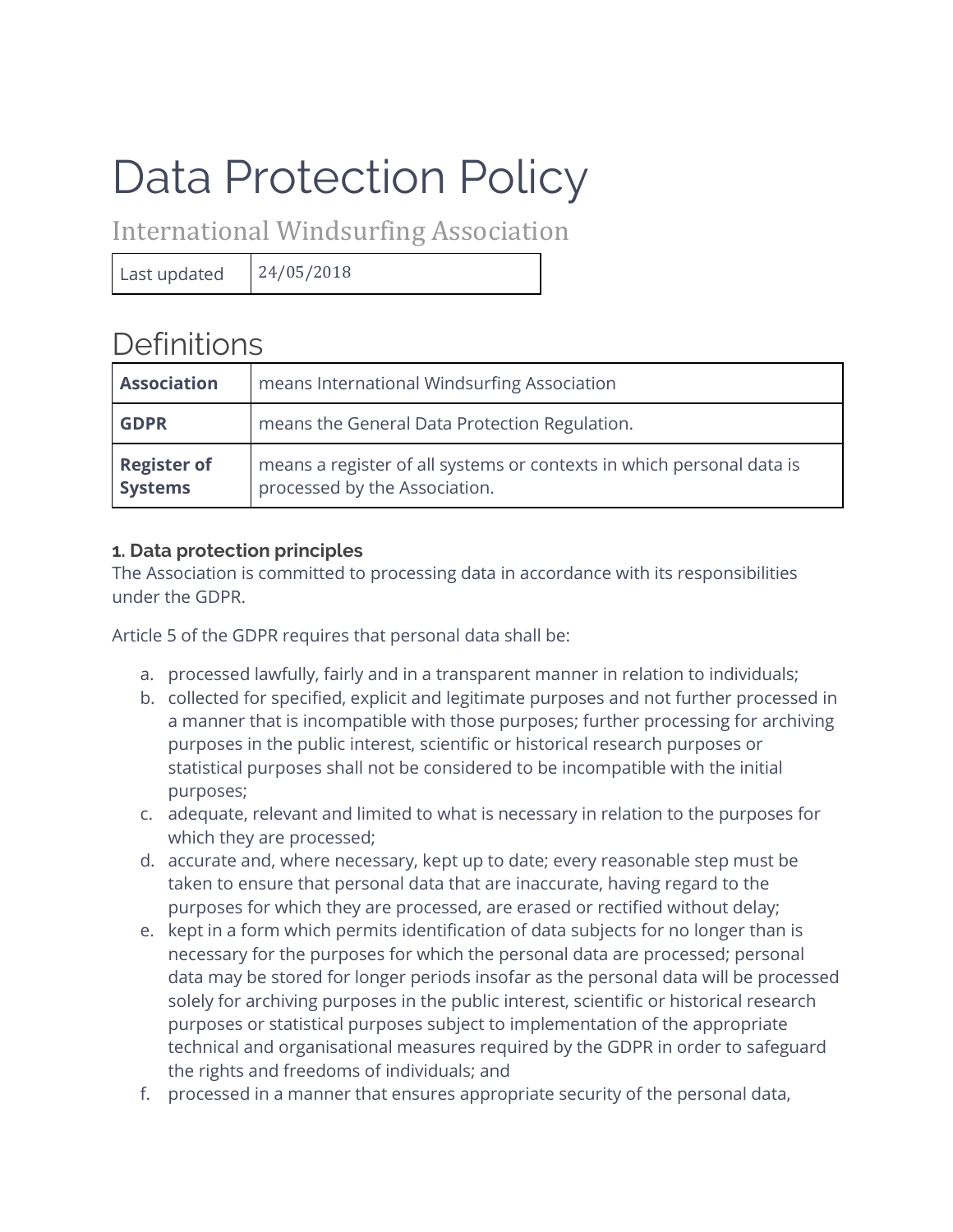including protection against unauthorised or unlawful processing and against accidental loss, destruction or damage, using appropriate technical or organisational measures."

### **2. General provisions**

- a. This policy applies to all personal data processed by the Association.
- b. This policy shall be reviewed at least annually.
- c. The Association shall register with the Information Commissioner's Office as an organisation that processes personal data.

# **3. Lawful, fair and transparent processing**

- a. To ensure its processing of data is lawful, fair and transparent, the Association shall maintain a Register of Systems.
- b. The Register of Systems shall be reviewed at least annually.
- c. Individuals have the right to access their personal data and any such requests made to the Association shall be dealt with in a timely manner.

# **4. Lawful purposes**

- a. All data processed by the Association must be done on one of the following lawful bases: consent, contract, legal obligation, vital interests, public task or legitimate interests [\(see ICO guidance for more information\)](https://ico.org.uk/for-organisations/guide-to-the-general-data-protection-regulation-gdpr/lawful-basis-for-processing/).
- b. The Association shall note the appropriate lawful basis in the Register of Systems.
- c. Where consent is relied upon as a lawful basis for processing data, evidence of optin consent shall be kept with the personal data.
- d. Where communications are sent to individuals based on their consent, the option for the individual to revoke their consent should be clearly available and systems should be in place to ensure such revocation is reflected accurately in the Association's systems.

#### **5. Data minimisation**

- a. The Association shall ensure that personal data are adequate, relevant and limited to what is necessary in relation to the purposes for which they are processed.
- b. [Add considerations relevant to the Association's particular systems]

# **6. Accuracy**

- a. The Association shall take reasonable steps to ensure personal data is accurate.
- b. Where necessary for the lawful basis on which data is processed, steps shall be put in place to ensure that personal data is kept up to date.
- c. [Add considerations relevant to the Association's particular systems]